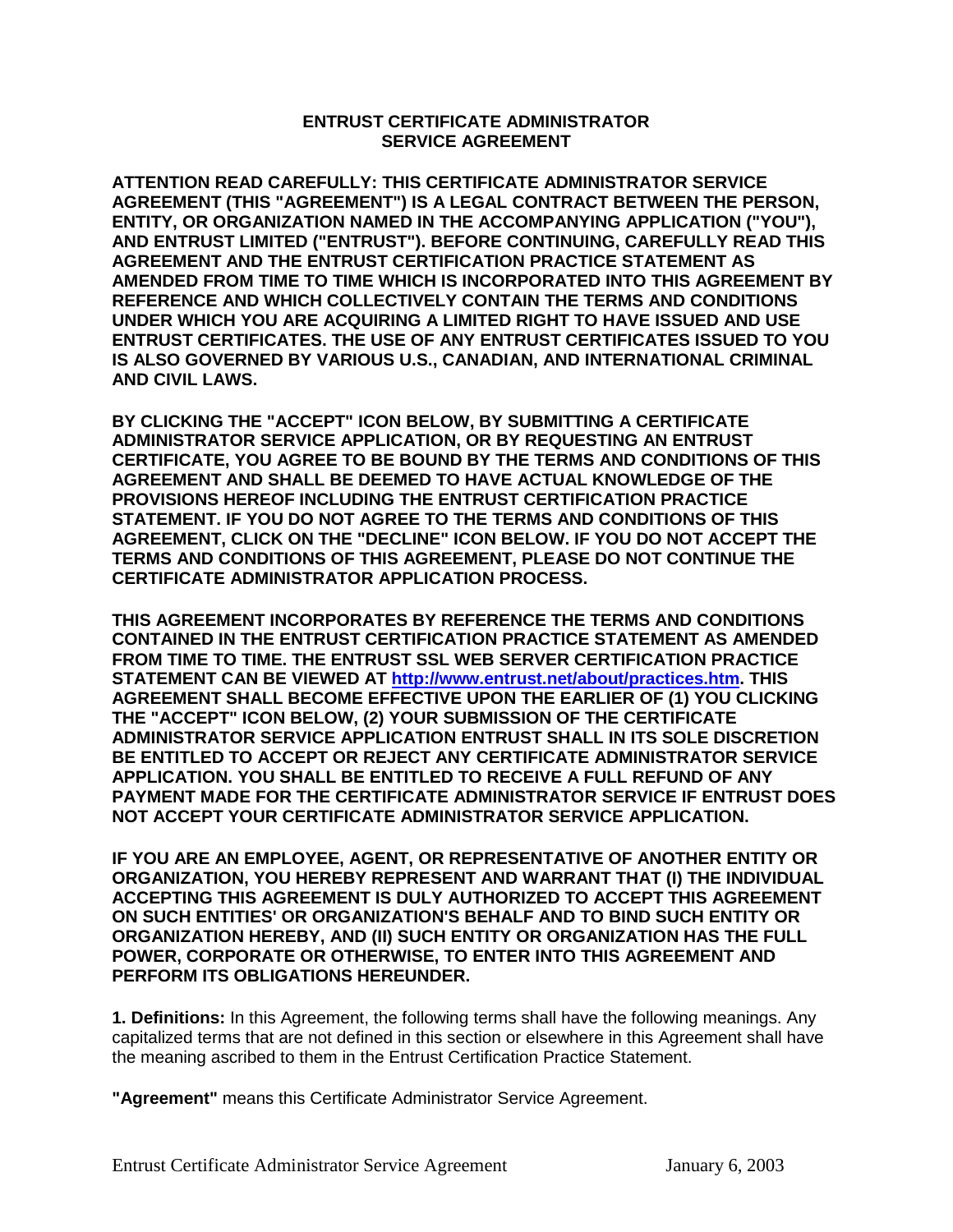**"Compromise"** means a suspected or actual loss, disclosure, or loss of control over sensitive information or data.

**"Certificate Administrator Service Application"** means the form and application information requested by Entrust and submitted by You when applying to participate in the Certificate Administrator Service or when updating information previously supplied to Entrust in respect to the Certificate Administrator Service.

**"Entrust Certificate"** means an SSL web server digital certificate issued by an Entrust Certification Authority. "Entrust Certification Authority" means a certification authority operated by or for Entrust.

**"Entrust Certification Practice Statement"** means in the case of SSL web server digital certificates, the Entrust SSL Web Server Certification Practice Statement which may be found in the Repository.

**"Key Pair"** means two mathematically related cryptographic keys, having the properties that (i) one key can be used to digitally sign a message that can only be verified using the other key, and (ii) even knowing one key, it is computationally infeasible to discover the other key.

**"Certificate Administrator Service"** means the benefits and obligations described in this Agreement.

**"Private Key"** means the key of a Key Pair used to create a digital signature.

**"Public Key"** means the key of a Key Pair used to verify a digital signature. The Public Key is made freely available to anyone who will receive digitally signed messages from the holder of the Private Key of the Key Pair. The Public Key is usually provided via a digital certificate issued by a certification authority and is often obtained by accessing a repository or database. A Public Key is used to verify the digital signature of a message sent by the holder of the corresponding Private Key.

**"Repository"** means the information described at [http://www.entrust.net/about/practices.htm.](http://www.entrust.net/about/practices.htm)

**"You or Your"** means both the individual or individuals applying to enter the Certificate Administrator service and any entity on whose behalf such individual or individuals are acting.

**2. Pre-Qualification of Information and Issuance of Entrust Certificates:** Upon request by You, and to the extent that You have paid for such rights, Entrust or a subcontractor acting on behalf of Entrust will perform limited verification (as described in the Entrust Certification Practice Statement) to pre-qualify information submitted by You for inclusion in Entrust Certificates that You may subsequently request the Entrust Certification Authorities to issue. If information submitted for pre-qualification is verified, You may submit requests for the issuance of Entrust Certificates containing such pre-qualified information as further described below. Upon receipt of a request from You for the issuance of an Entrust Certificate which is to contain pre-qualified information, Entrust shall, to the extent that You have paid for such rights, issue an Entrust Certificate containing such pre-qualified information. Entrust shall be under no obligation to issue any Entrust Certificates containing pre-qualified information if such pre-qualified information is subsequently found to have changed or to be in any way inaccurate, incorrect, or misleading. By submitting a request for an Entrust Certificate, You are representing and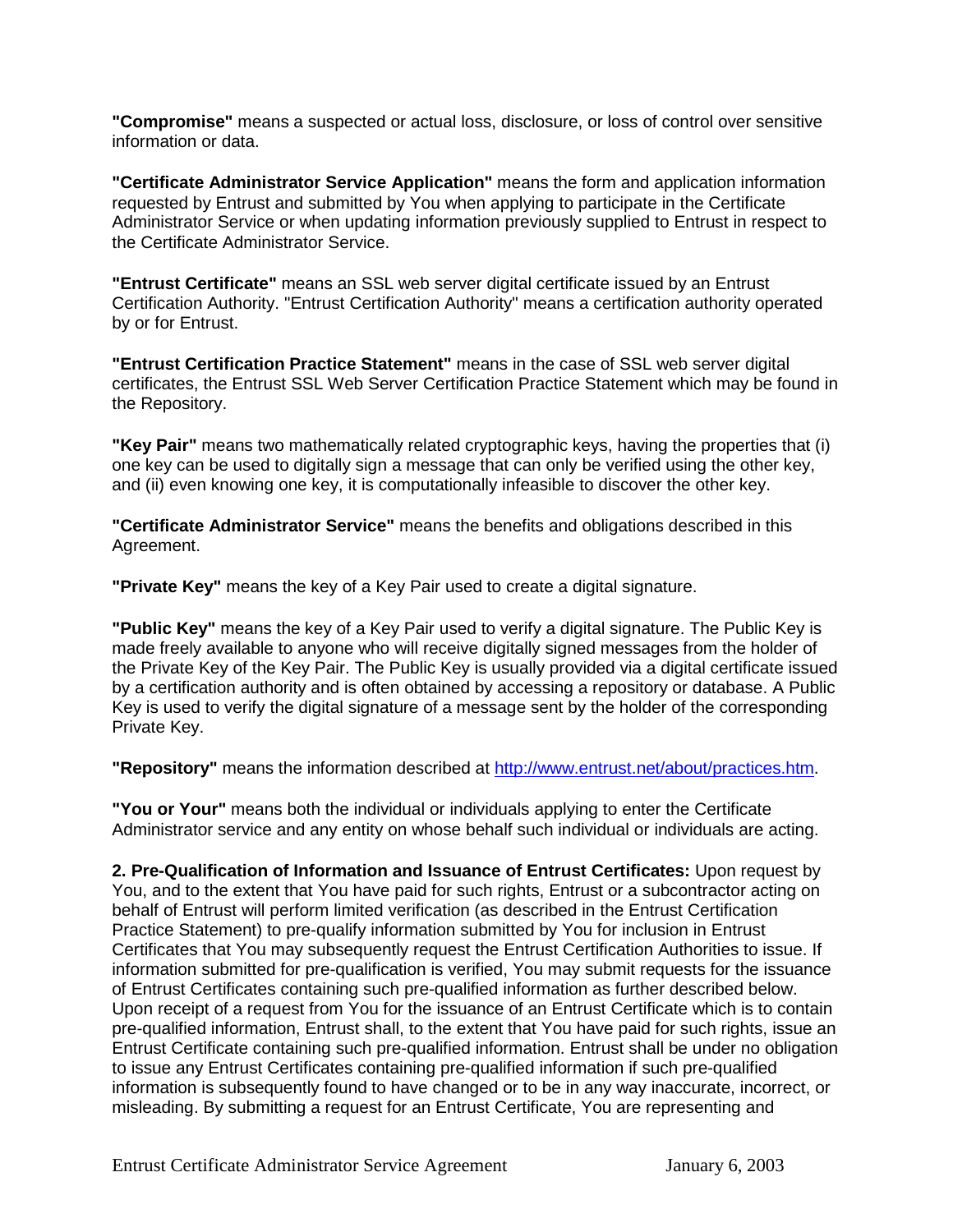warranting that the pre-qualified information has not changed and is in no way inaccurate, incorrect, or misleading. If Entrust issues an Entrust Certificate to You, Entrust shall make such Entrust Certificate available for retrieval by You. Entrust shall be entitled to revoke an Entrust Certificate issued to You if (i) the pre-qualified information submitted by You is subsequently found to have changed or to be inaccurate, incorrect, or misleading, (ii) if revocation is requested by You, (iii) upon expiry or termination of this Agreement, or (iv) for any other reason identified for revocation in the Entrust Certification Practice Statement.

**3. Obligations:** You shall: (i) provide, in any communications with Entrust, correct information without any misrepresentations or omissions, (ii) generate a new, secure, and cryptographically sound Key Pair to be used in association with each Entrust Certificate to be issued to You, (iii) refrain from modifying the contents of any Entrust Certificates, (iv) use Entrust Certificates exclusively for legal and authorized purposes in accordance with the terms and conditions of the Entrust Certification Practice Statement and applicable laws, (v) protect the Private Keys corresponding to the Public Keys in any Entrust Certificate issued to You, (vi) notify Entrust immediately of any change to any information included in any Entrust Certificate issued to You or any Certificate administrator service application submitted by You or any change in any circumstances that would make the information in any such Entrust Certificate or Certificate administrator service application inaccurate, incorrect, or misleading, (vii) notify Entrust immediately of any changes to pre-qualified information, or any changes in any circumstances that would make any pre-qualified information inaccurate, incorrect, or misleading, (viii) notify Entrust immediately of any Compromise or suspected Compromise of the Private Key corresponding to the Public Key in any Entrust Certificate issued to You, and (ix) stop using all Entrust Certificates upon the termination or expiry of this Agreement. You acknowledge that the use of Entrust Certificates is subject to the terms and conditions of this Agreement and the Entrust Certification Practice Statement and You shall only use an Entrust Certificate issued to You as permitted by this Agreement and the Entrust Certification Practice Statement. You acknowledge that You have the necessary information to make an informed decision about whether and the extent to which to use digital certificate technology and in particular Entrust Certificates. You acknowledge that You have read the Entrust Certification Practice Statement and the disclaimers of representations, warranties, and conditions, and limitations of liabilities and remedies therein and that You are making Your own judgment about whether it is reasonable under the circumstances to use Entrust Certificates.

**4. Fees:** You shall pay all applicable fees for the rights granted hereunder to have Entrust Certificates issued to You. The fees for the rights provided under the Certificate Administrator Service are available from Entrust and are subject to change upon notice to you. If You do not pay the applicable fees, You will not be entitled to use any Entrust Certificates issued to You and Entrust may refused to process any subsequent requests submitted by You for additional Entrust Certificates.

**5. Lifecycle Monitoring Service:** Entrust shall also provide You with a complementary lifecycle monitoring service ("LMS"). The LMS is designed to reduce the chance of disruption of Your service which may be caused by the expiration of Your Entrust Certificate(s). Entrust shall use reasonable efforts to send an email to the technical contact listed in the information provided to Entrust with Your Certificate administrator service application. Such email will inform Your technical contact that Your Entrust Certificate(s) is/are due to expire shortly. Usually, the email notification will be sent approximately thirty (30) days prior to the date on which Your Entrust Certificate(s) is/are due to expire. If Your contact information changes, You can still receive an LMS email notice if You provide Entrust with updated technical contact information at least sixty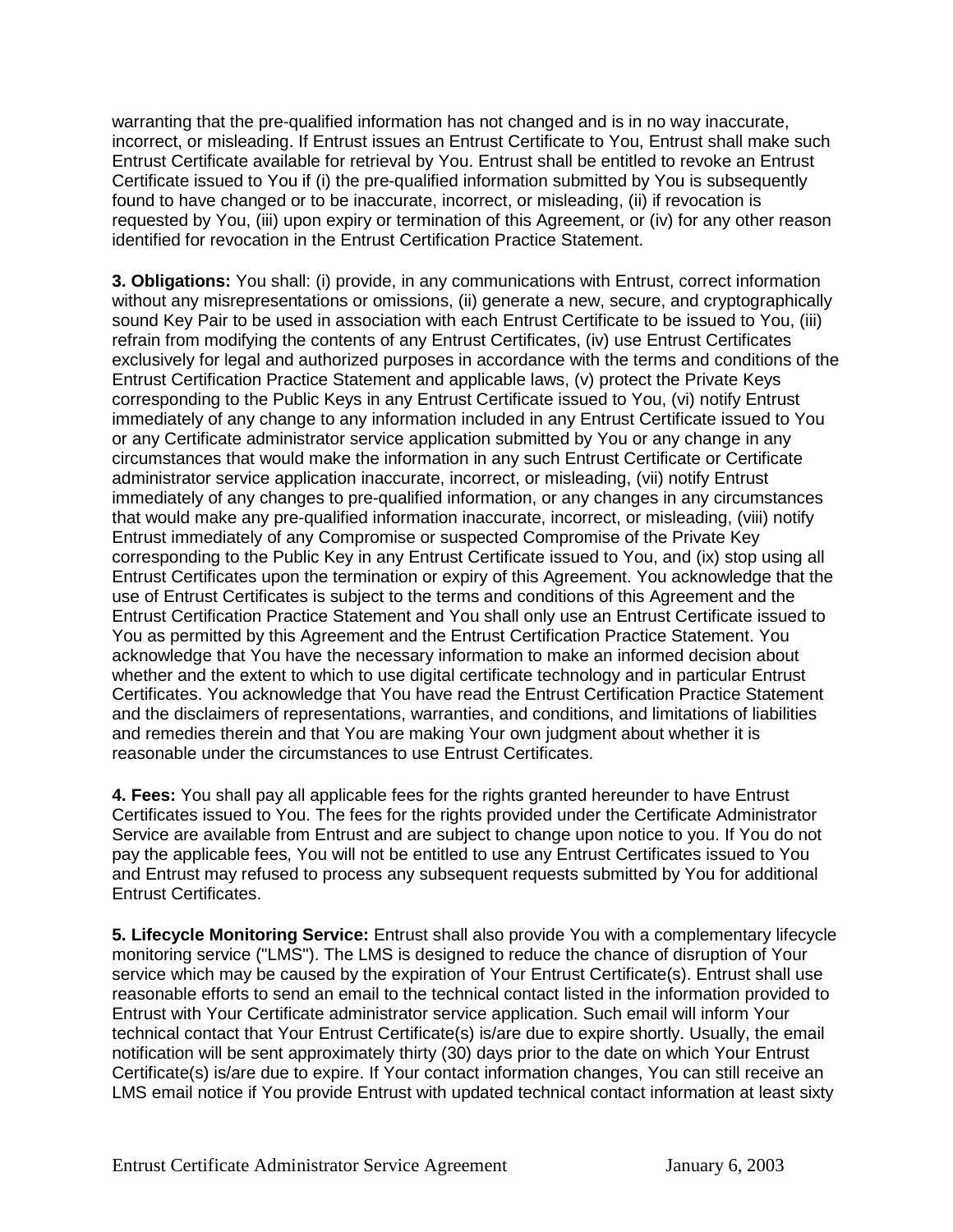(60) days prior to the date that Your Entrust Certificate(s) is/are due to expire. You shall not be eligible for the LMS if Your technical contact information changes and Entrust is not informed of such change within the time period provided above.

**6. DISCLAIMER OF WARRANTIES: EXCEPT FOR THE EXPLICIT REPRESENTATIONS, WARRANTIES, AND CONDITIONS PROVIDED IN THIS AGREEMENT AND THE ENTRUST CERTIFICATION PRACTICE STATEMENT, ENTRUST CERTIFICATES AND ANY SERVICES PROVIDED IN RESPECT TO ENTRUST CERTIFICATES ARE PROVIDED "AS IS", AND NEITHER ENTRUST NOR ANY INDEPENDENT THIRD-PARTY REGISTRATION AUTHORITIES OPERATING UNDER THE ENTRUST CERTIFICATION AUTHORITIES, NOR ANY RESELLERS, CO-MARKETERS, OR ANY SUBCONTRACTORS, DISTRIBUTORS, AGENTS, SUPPLIERS, EMPLOYEES, OR DIRECTORS OF ANY OF THE FOREGOING MAKE ANY REPRESENTATIONS OR GIVE ANY WARRANTIES OR CONDITIONS, WHETHER EXPRESS, IMPLIED, STATUTORY, BY USAGE OF TRADE, OR OTHERWISE, AND ENTRUST, ALL INDEPENDENT THIRD-PARTY REGISTRATION AUTHORITIES OPERATING UNDER THE ENTRUST CERTIFICATION AUTHORITIES, ALL RESELLERS OR CO-MARKETERS, AND ANY SUBCONTRACTORS, DISTRIBUTORS, AGENTS, SUPPLIERS, EMPLOYEES, OR DIRECTORS OF ANY OF THE FOREGOING SPECIFICALLY DISCLAIM ANY AND ALL REPRESENTATIONS, WARRANTIES, AND CONDITIONS OF MERCHANTABILITY, NON-INFRINGEMENT, TITLE, SATISFACTORY QUALITY, OR FITNESS FOR A PARTICULAR PURPOSE. EXCEPT FOR THE EXPLICIT REPRESENTATIONS, WARRANTIES, AND CONDITIONS CONTAINED IN THIS AGREEMENT AND IN THE ENTRUST CERTIFICATION PRACTICE STATEMENT, THE ENTIRE RISK OF THE USE OF ANY ENTRUST CERTIFICATES OR ANY SERVICES PROVIDED IN RESPECT TO ENTRUST CERTIFICATES OR THE VALIDATION OF DIGITAL SIGNATURES SHALL BE BORNE SOLELY BY YOU.** 

**7. LIMITATION OF LIABILITY: IN NO EVENT SHALL THE TOTAL CUMULATIVE LIABILITY OF ENTRUST, ANY INDEPENDENT THIRD-PARTY REGISTRATION AUTHORITIES OPERATING UNDER THE ENTRUST CERTIFICATION AUTHORITIES, ANY RESELLERS, OR CO-MARKETERS, OR ANY SUBCONTRACTORS, DISTRIBUTORS, AGENTS, SUPPLIERS, EMPLOYEES, OR DIRECTORS OF ANY OF THE FOREGOING TO YOU ARISING OUT OF OR RELATING TO ANY ENTRUST CERTIFICATE OR ANY SERVICES PROVIDED IN RESPECT TO ENTRUST CERTIFICATES, INCLUDING ANY USE OR RELIANCE ON ANY ENTRUST CERTIFICATE, EXCEED ONE THOUSAND UNITED STATES DOLLARS (\$1000.00 U.S.) ("CUMULATIVE DAMAGE CAP"). THIS LIMITATION SHALL APPLY ON A PER ENTRUST CERTIFICATE BASIS REGARDLESS OF THE NUMBER OF TRANSACTIONS OR CAUSES OF ACTION ARISING OUT OF OR RELATED TO SUCH ENTRUST CERTIFICATE OR ANY SERVICES PROVIDED IN RESPECT TO SUCH ENTRUST CERTIFICATE. THE FOREGOING LIMITATIONS SHALL APPLY TO ANY LIABILITY WHETHER BASED IN CONTRACT (INCLUDING FUNDAMENTAL BREACH), TORT (INCLUDING NEGLIGENCE), LEGISLATION OR ANY OTHER THEORY OF LIABILITY, INCLUDING ANY DIRECT, INDIRECT, SPECIAL, STATUTORY, PUNITIVE, EXEMPLARY, CONSEQUENTIAL, RELIANCE, OR INCIDENTAL DAMAGES.** 

**IF ANY LIABILITY ARISING OUT OF OR RELATING TO AN ENTRUST CERTIFICATE OR ANY SERVICES PROVIDED IN RESPECT TO AN ENTRUST CERTIFICATE EXCEEDS THE CUMULATIVE DAMAGE CAP SET FORTH IN THIS SECTION ABOVE, THE AMOUNTS AVAILABLE UNDER THE CUMULATIVE DAMAGE CAP SHALL BE APPORTIONED FIRST TO THE EARLIEST CLAIMS TO ACHIEVE FINAL DISPUTE RESOLUTION UNLESS**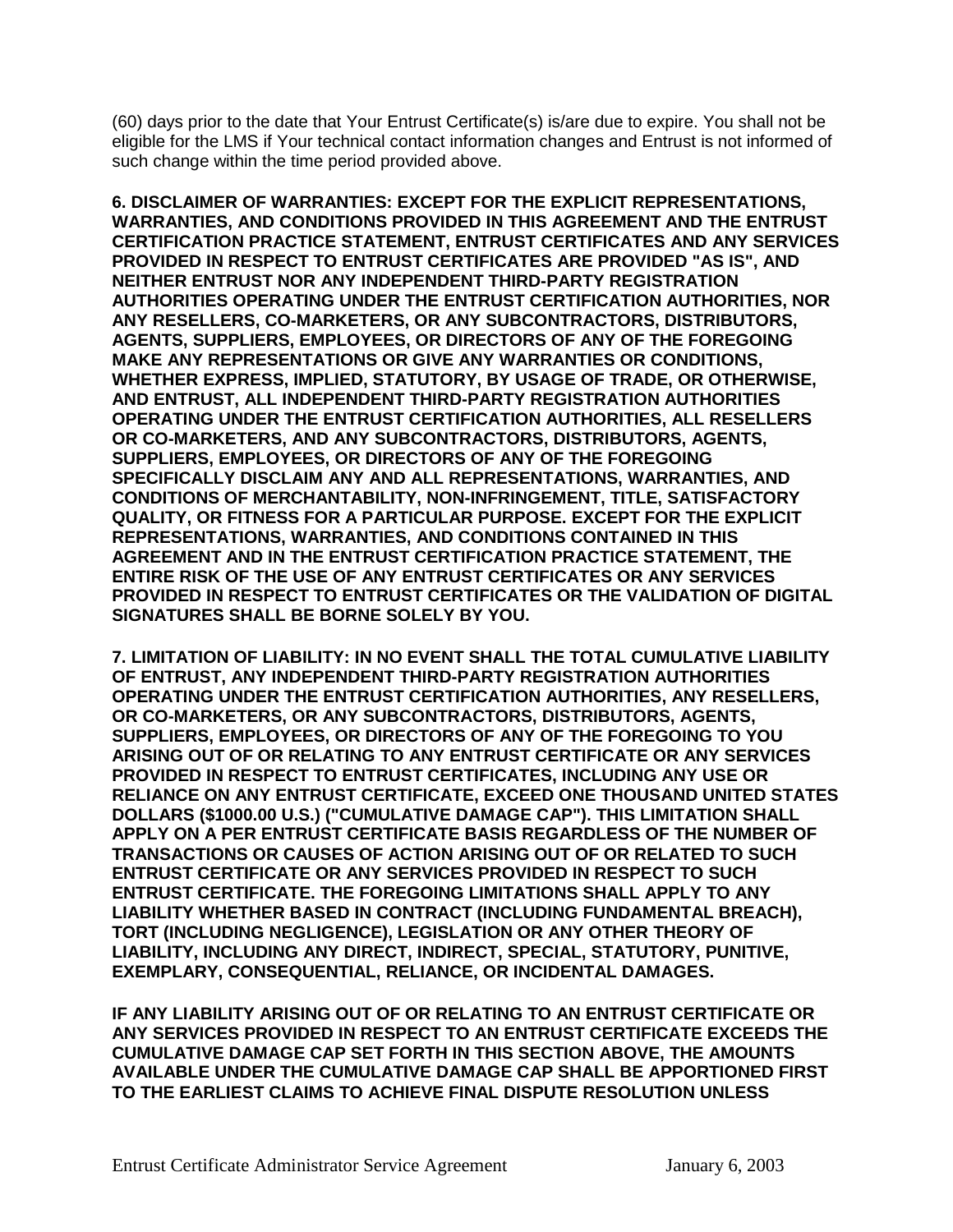**OTHERWISE ORDERED BY A COURT OF COMPETENT JURISDICTION. IN NO EVENT SHALL ENTRUST OR ANY INDEPENDENT THIRD-PARTY REGISTRATION AUTHORITIES OPERATING UNDER THE ENTRUST CERTIFICATION AUTHORITIES, OR ANY RESELLERS, CO-MARKETERS, OR ANY SUBCONTRACTORS, DISTRIBUTORS, AGENTS, SUPPLIERS, EMPLOYEES, OR DIRECTORS OF ANY OF THE FOREGOING BE OBLIGATED TO PAY MORE THAN THE CUMULATIVE DAMAGE CAP FOR ANY ENTRUST CERTIFICATE OR ANY SERVICES PROVIDED IN RESEPCT TO AN ENTRUST CERTIFICATE REGARDLESS OF APPORTIONMENT AMONG CLAIMANTS.** 

**IN NO EVENT SHALL ENTRUST OR ANY INDEPENDENT THIRD-PARTY REGISTRATION AUTHORITIES OPERATING UNDER THE ENTRUST CERTIFICATION AUTHORITIES, OR ANY RESELLERS, CO-MARKETERS, OR ANY SUBCONTRACTORS, DISTRIBUTORS, AGENTS, SUPPLIERS, EMPLOYEES, OR DIRECTORS OF ANY OF THE FOREGOING BE LIABLE FOR ANY INCIDENTAL, SPECIAL, STATUTORY, PUNITIVE, EXEMPLARY, INDIRECT, RELIANCE, OR CONSEQUENTIAL DAMAGES (INCLUDING, WITHOUT LIMITATION, DAMAGES FOR LOSS OF BUSINESS, LOSS OF BUSINESS OPPORTUNITIES, LOSS OF GOODWILL, LOSS OF PROFITS, BUSINESS INTERRUPTION, LOSS OF DATA, LOST SAVINGS OR OTHER SIMILAR PECUNIARY LOSS) WHETHER ARISING FROM CONTRACT (INCLUDING FUNDAMENTAL BREACH), TORT (INCLUDING NEGLIGENCE), LEGISLATION OR ANY OTHER THEORY OF LIABILITY.** 

**THE FOREGOING LIMITATIONS SHALL APPLY NOTWITHSTANDING THE FAILURE OF ESSENTIAL PURPOSE OF ANY LIMITED REMEDY STATED HEREIN AND EVEN IF ENTRUST OR ANY INDEPENDENT THIRD-PARTY REGISTRATION AUTHORITY OPERATING UNDER AN ENTRUST CERTIFICATION AUTHORITY, OR ANY RESELLERS, CO-MARKETERS, OR ANY SUBCONTRACTORS, DISTRIBUTORS, AGENTS, SUPPLIERS, EMPLOYEES, OR DIRECTORS OF ANY OF THE FOREGOING HAVE BEEN ADVISED OF THE POSSIBILITY OF THOSE DAMAGES. SOME JURISDICTIONS DO NOT ALLOW THE EXCLUSION OR LIMITATION OF LIABILITY FOR CONSEQUENTIAL OR INCIDENTAL DAMAGES, SO THESE LIMITATIONS SET FORTH ABOVE MAY NOT APPLY TO YOU. THE DISCLAIMERS OF REPRESENTATIONS, WARRANTIES, AND CONDITIONS AND THE LIMITATIONS ON LIABILITIES AND REMEDIES IN THIS AGREEMENT AND IN THE ENTRUST CERTIFICATION PRACTICE STATEMENT CONSTITUTE AN ESSENTIAL PART OF THIS AGREEMENT, THE ENTRUST CERTIFICATION PRACTICE STATEMENT, ANY OTHER SUBSCRIPTION AGREEMENTS, AND ANY RELYING PARTY AGREEMENTS. YOU ACKNOWLEDGE THAT BUT FOR THESE DISCLAIMERS OF REPRESENTATIONS, WARRANTIES, AND CONDITIONS AND LIMITATIONS ON LIABILITIES AND REMEDIES, ENTRUST WOULD NOT ISSUE ENTRUST CERTIFICATES TO SUBSCRIBERS AND NEITHER ENTRUST NOR ANY ANY INDEPENDENT THIRD-PARTY REGISTRATION AUTHORITIES OPERATING UNDER AN ENTRUST CERTIFICATION AUTHORITY, NOR ANY RESELLERS, CO-MARKETERS, OR ANY SUBCONTRACTORS, DISTRIBUTORS, AGENTS, SUPPLIERS, EMPLOYEES, OR DIRECTORS OF ANY OF THE FOREGOING WOULD PROVIDE SERVICES IN RESPECT TO ENTRUST CERTIFICATES AND THAT THESE PROVISIONS PROVIDE FOR A REASONABLE ALLOCATION OF RISK.**

**8. Term:** Depending on the type of Entrust Certificate Administrator Service offering purchased and paid for by You, the term of this Agreement is either one or two years from the date that Your Certificate Administrator Service application is accepted ("**Initial Term**"). You will be able to pre-qualify information and request the issuance of Entrust Certificates pursuant to the Certificate Administrator Service during such Initial Term. This Agreement shall automatically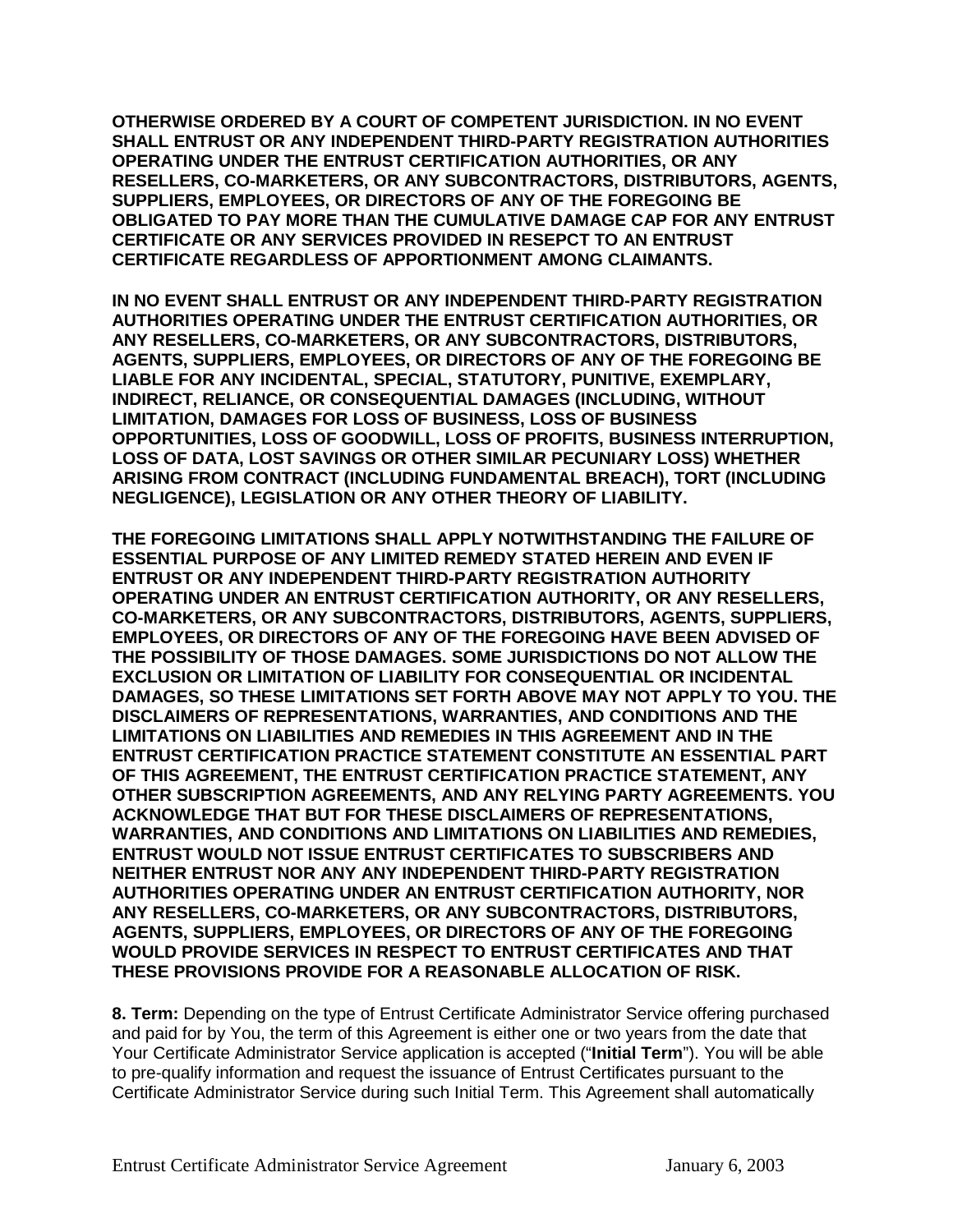renew for additional one or two year period of time upon payment by You of the renewal fees specified by Entrust; provided, however, if Entrust does not accept your purchase order or payment then this Agreement will not renew. Any terms on a purchase order that is accepted by Entrust shall have no force and effect except for the identification and quantity of the particular Entrust Certificate Administrator Service intended to be acquired by You. Your ability to have Entrust Certificates issued pursuant to the Certificate Administrator Service shall be subject to Your payment of the applicable fees, verification of any information submitted by You for prequalification, and Your compliance with all other requirements of this Agreement. Your right to use such Entrust Certificates and Your rights under this Agreement shall terminate if You fail to comply with any of the material terms or conditions of this Agreement or the Entrust Certification Practice Statement. You must upon revocation or expiration of this Agreement or Your Entrust Certificate(s) cease all use of such expired or revoked Entrust Certificate(s) and remove such Entrust Certificate(s) from the devices and/or software in which they have been installed. If this Agreement is terminated because of breach by You, You shall cease use of any Entrust Certificate(s) issued to You under this Agreement and remove such Entrust Certificates from the devices and/or software in which they have been installed. The provisions of this Agreement entitled Disclaimer of Warranties, Limitation of Liability, Term, Severability and those provisions of the Entrust Certification Practice Statement that are designated as surviving expiration or termination shall continue in force even after any expiration or termination of this Agreement.

**9. Severability:** Whenever possible, each provision of this Agreement, the Entrust Certification Practice Statement, any other Subscription Agreements, and any Relying Party Agreements shall be interpreted in such manner as to be effective and valid under applicable law. If the application of any provision of this Agreement, the Entrust Certification Practice Statement, or any Relying Party Agreement or any portion thereof to any particular facts or circumstances shall be held to be invalid or unenforceable by an arbitrator or court of competent jurisdiction, then (i) the validity and enforceability of such provision as applied to any other particular facts or circumstances and the validity of other provisions of this Agreement, the Entrust Certification Practice Statement, or any Relying Party Agreements shall not in any way be affected or impaired thereby, and (ii) such provision shall be enforced to the maximum extent possible so as to effect its intent and it shall be reformed without further action to the extent necessary to make such provision valid and enforceable.

**FOR GREATER CERTAINTY, IT IS EXPRESSLY UNDERSTOOD AND AGREED THAT EVERY PROVISION OF THIS AGREEMENT, THE ENTRUST CERTIFICATION PRACTICE STATEMENT, ANY OTHER SUBSCRIPTION AGREEMENTS OR ANY RELYING PARTY AGREEMENTS THAT DEALS WITH (I) LIMITATION OF LIABILITIES, REMEDIES, OR DAMAGES, (II) DISCLAIMERS OF REPRESENTATIONS, WARRANTIES, CONDITIONS, LIABILITIES, OR REMEDIES, OR (III) INDEMNIFICATION, IS EXPRESSLY INTENDED TO BE SEVERABLE FROM ANY OTHER PROVISIONS OF THIS AGREEMENT, THE ENTRUST CERTIFICATION PRACTICE STATEMENT, ANY OTHER SUBSCRIPTION AGREEMENTS, OR ANY RELYING PARTY AGREEMENTS AND SHALL BE SO INTERPRETED AND ENFORCED.**

**10. Third Party Databases and D-U-N-S® Number.** In performing limited verification Entrust (or a subcontractor acting on behalf of Entrust (a "**Subcontractor**")) may determine whether the organizational identity, address, and domain name provided with Your Entrust Certificate Application are consistent with information contained in third-party databases (the "**Databases**"), which may include the Dun & Bradstreet Inc. ("D&B") database. Entrust or a Subcontractor may perform an investigation which may attempt to confirm Your business name,